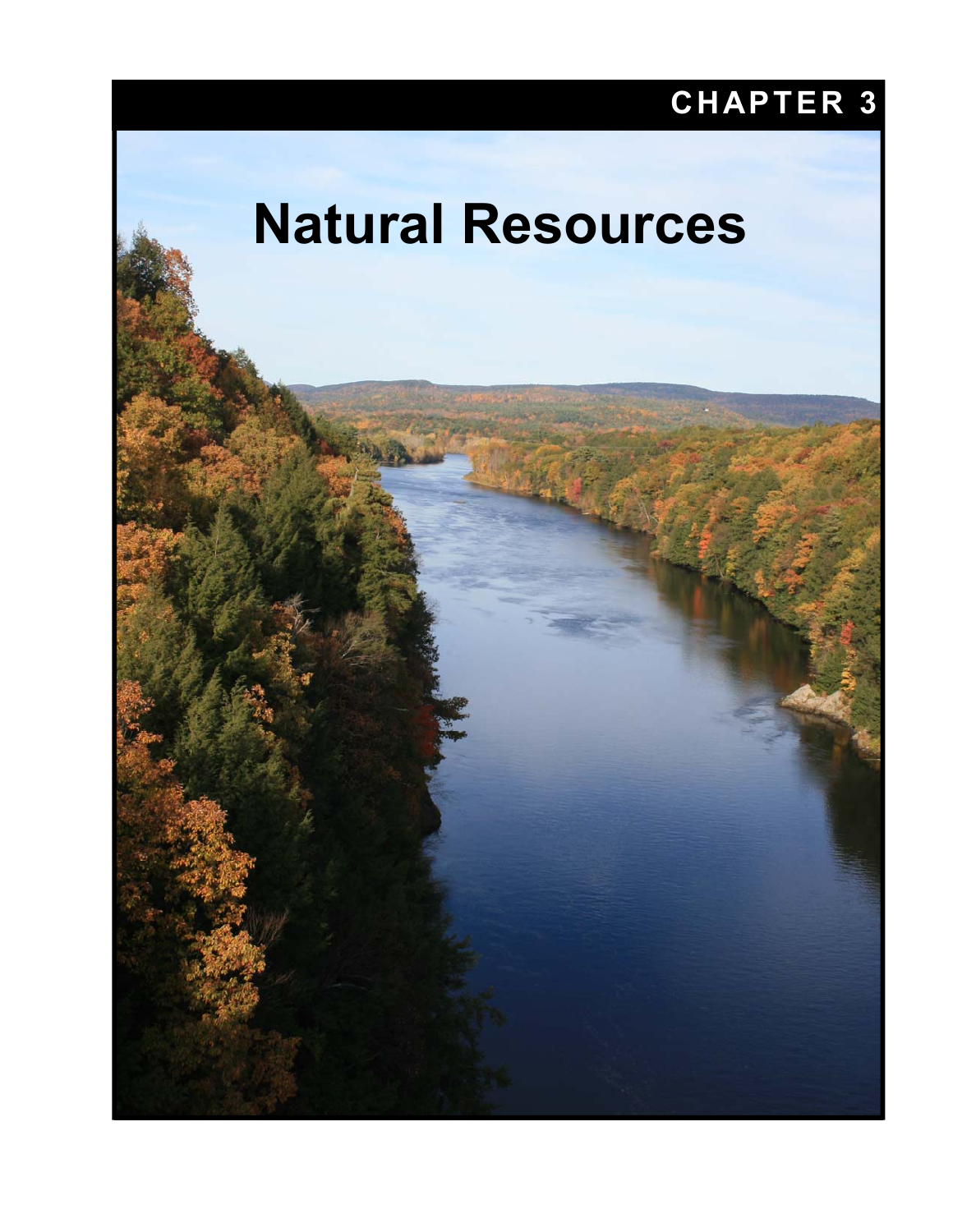long the Mohawk Trail East Scenic Byway lies a wealth of important natural resources. Among these resources are: the Connecticut and Millers Rivers, which are priority trout habitat; habitat for endangered and long the Mohawk Trail East Scenic Byway lies a wealth<br>of important natural resources. Among these resources<br>are: the Connecticut and Millers Rivers, which are<br>priority trout habitat; habitat for endangered and<br>threatened s hardwood forests. The Byway area also has important geology, flora and fauna that contribute to the areas unique experience. This wealth of natural resources also adds to the beautiful scenery, and attracts recreational tourists who are looking to experience nature.

This chapter of the Mohawk Trail East Corridor Management Plan contains an overview and inventory of the Byway's natural resources. Information on the geology, soils, water resources, and rare species habitat areas located within the Byway study area are included. This inventory is not intended to provide an in-depth review or assessment of these resources. The purpose is to highlight the Byway's primary natural and environmental assets. The chapter also discusses potential issues that could affect the quality of these resources over time. The chapter concludes with recommendations that are intended to protect, maintain, and enhance the Byway's natural resources.

## **Geologic Resources**

#### *Geologic History*

The landscape along the Mohawk Trail East Scenic Byway is a product of the collision of two super continents approximately 400 million years ago, which created huge mountains as tall as the Alps that divided eastern and western Massachusetts. The collision, known as the Acadian Orogeny (a geologic term for a mountain building event), affected much of central New England. During this event, in the location between the towns of Athol and Erving, gigantic folds of rocks called nappes, were squeezed up and out of the collision zone like paint from a tube. The older, less dense gneiss, the "basement" rock, escaped the tremendous pressure by floating upward and outward, forming

nearly upright domes. Many of the north-south trending hills and ridges that border the Byway corridor are all that remain of these ancient mountains and gneiss domes.

Approximately 200 million years ago, a great rift basin formed in the area that would eventually become the present day Connecticut River as the sutured continental plates were pulled apart. Triassic and Jurassic-aged sedimentary rocks and basalts filled the rift basin and dinosaurs roamed across the area, leaving behind their footprints for us to discover. As the last ice sheet begin to melt approximately 15,600 years ago, Glacial Lake Hitchcock covered the valley as the melting water was trapped behind naturallyformed dams.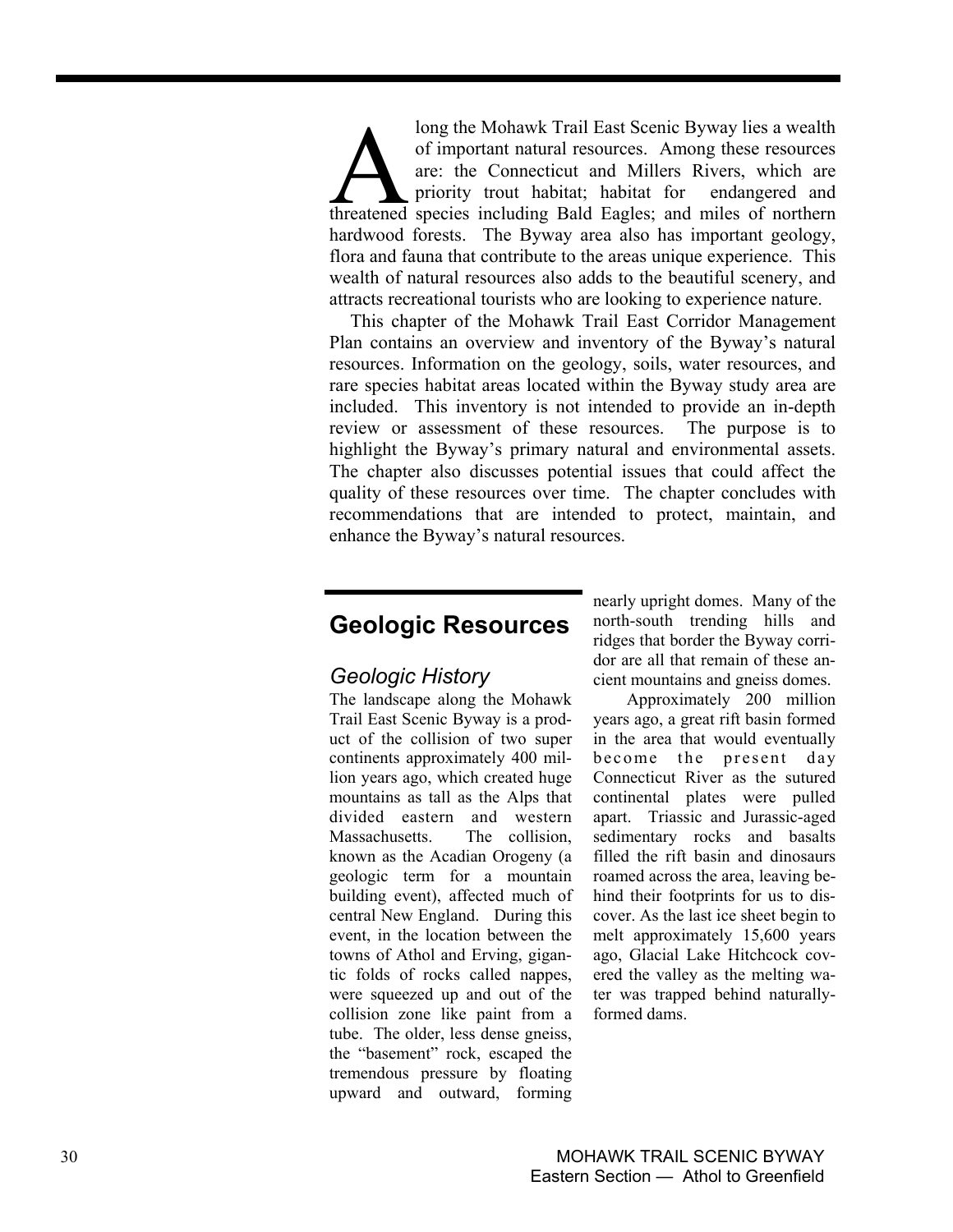#### *Geology Today*

A portion of this rift valley is known as the Deerfield Basin and extends from Northampton northward to Bernardston. The Mohawk Trail East Scenic Byway crosses the northern section of this basin and many of its geologic features can still be seen. The 180 foot thick Deerfield basalt, formed of volcanic lava, is sandwiched between the sedimentary rocks of the Mt. Toby conglomerate and Sugarloaf Arkose. Rocky Mountain, a black ridge of Deerfield basalt, is in the Pocumtuck Range in Greenfield. Greenfield's Poets Seat Tower is perched on the crest of a lava flow between Turners Falls and Greenfield and boasts spectacular views of the valley and surrounding upland areas.

In the Turners Falls area of Montague, just south of the Byway, the fine-grained Turners Falls sandstone contains a wealth of fish, clams, and plant fossils. These fossil-rich rocks are well exposed along the rocky banks of the Connecticut River at Turners Falls.

A long road cut along the Byway in Gill exposes the rocks of the Deerfield Basin. The fossilrich Turners Falls sandstone and the sequence of volcanic flows (Deerfield basalt) that comprise the lava ridge between Turners Falls and Greenfield (Rocky Mountain) are visible in this road cut. There are several areas to park and picnic in the Riverside section of Gill, which provide opportunities for exploring the rock formations. Three layers of the Deerfield basalt are exposed in the road cut, including: pillow basalt that was created when lava erupted under water, basalt with columnar jointing (lava that has cooled into long columns),

and red vesicular or sponge-like basalt.

Most of the route that the Mohawk Trail East Scenic Byway travels lies within the Millers River Watershed, which includes some of the most rugged and steep terrain of the state's central upland. Monadnocks, hills of erosionresistant rock, are an important landscape feature that is characteristic of the watershed. The watershed boasts a vast acreage of unspoiled open space and forested lands in public and quasi-public ownership that provides a wide variety of outdoor opportunities such as camping, hiking, picnicking, and scenic viewing.

#### *Soils*

The characteristics of the soil types found along the Mohawk Trail East Scenic Byway corridor play an important role in determining what types of activities and developments can reasonably occur, particularly if a septic system is needed to dispose of sanitary waste. The soil types found along the Byway corridor occurs in natural groups known as soil associations. This section of the chapter contains an overview of the soil associations found along the Byway, traveling from Athol (in the east) to Greenfield (in the west).

The **Charlton-Chatfield** association is located in a small area of the Byway corridor on the north side of Route 2A just east of the Franklin-Worcester County border and extending east to the developed area of downtown Athol (approximately at Athol Road). This soil series is a deep, well drained loamy soil that was formed in glacial till. The till tends to be acidic due to the presence of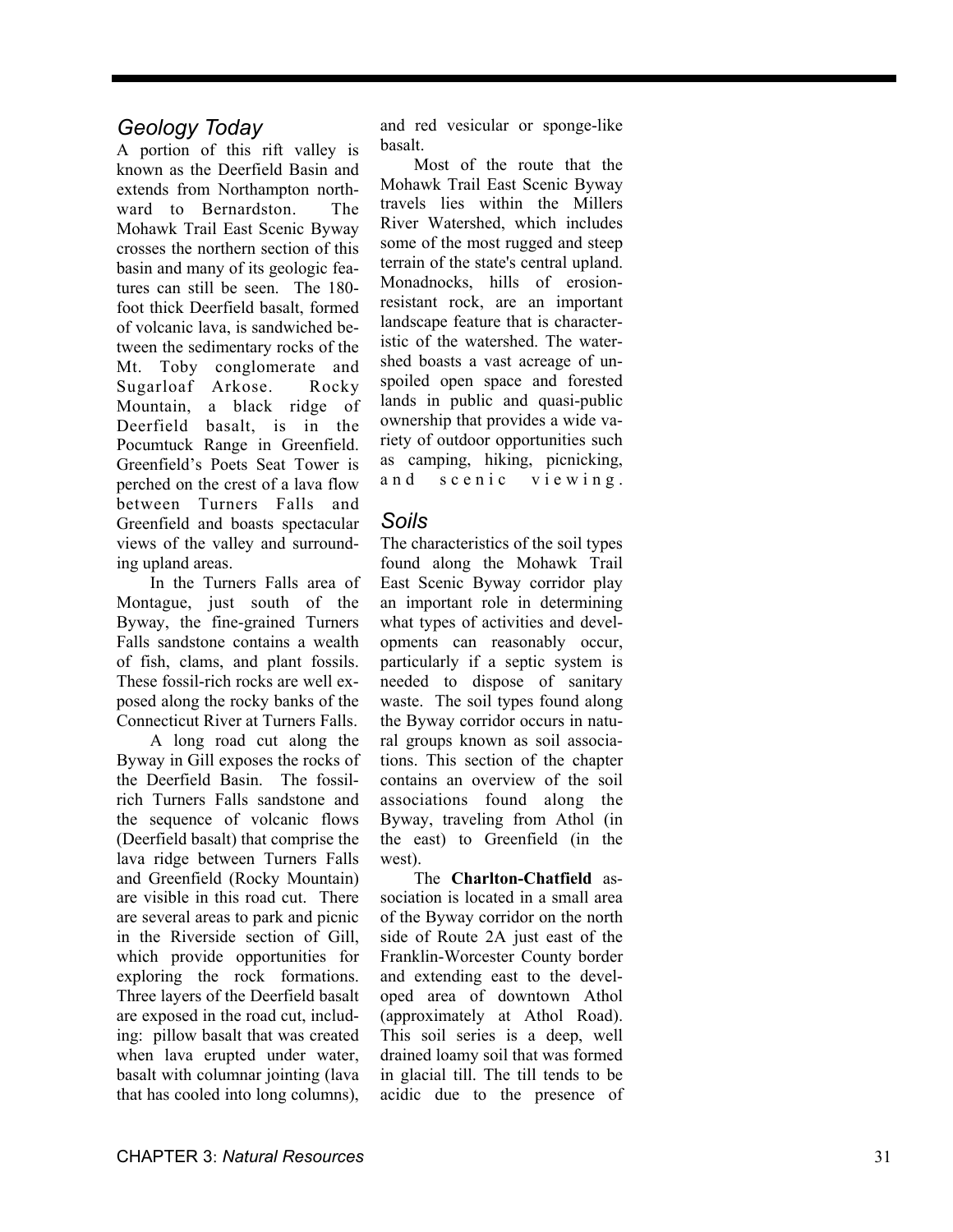schist, gneiss, and/or granite. These soils are typically welldrained with little runoff and are commonly stony in nature, making the most common use of these soils as woodland or unimproved pasture. There are slight limitations on septic system siting for level to gently sloping land. However, as the slope increases there is more of a moderate to severe limitation for the siting of septic systems.

The **Hinckley-Merrimac** soil association extends from the intersection of Routes 78 and 2A in Orange east to Athol. These are very permeable sandy and gravelly soils. They formed in the deep sand and gravel deposits found in level to gently sloping glacial outwash plains and stream terraces. In general, these soils pose slight limitations on the siting of septic systems; however the rapid permeability of these soils may result in septic effluent contamination of nearby shallow wells. Development on these soils should be limited in floodplain areas. Because of their characteristics, these soils are well suited as potential sources of water for commercial, residential, or municipal uses. However, due to the soils' permeability, any wells in this area must be located far enough away from potential sources of pollution, including septic systems, to avoid contamination.

The **Shapleigh-Essex-Gloucester** association is found between Millers Falls and the intersection of Routes 78 and 2A in Orange. Forested, rolling, stony and rocky hills are prominent in this soil association. These (both shallow and deep) well-drained soils formed in the sandy glacial till found in upland areas east of the Connecticut River valley. Most of the soils are stony and contain many large boulders. The Shapleigh soils are shallow, with a depth to bedrock of less than 18 inches, and cover steep slopes that have many rock ledges or outcrops. The Gloucester and Essex soils are found on the upper parts of the hills. These soils are similar, except the Essex soils have a hard layer (hardpan) at a depth of approximately 2 feet, while the Gloucester soils have hardpan at a depth of approximately 3 to 5 feet. Both the Shapleigh and Essex soils have severe limitations for the siting of septic systems due to their shallow depth to bedrock and the low permeability of the hardpan layer, respectively. The Gloucester soils have a slight to severe limitation for the siting of septic systems, depending upon the thickness of the hardpan layer and/or the slopes.

There is a small area that contains **Holyoke-Sunderland-Cheshire** association within the Byway study area in the town of Greenfield near the Connecticut River. These well-drained soils have red subsoil and are found on bedrock ridges in the Connecticut River valley. The soils in this association overlay the dikes and ridges of red Triassic rocks that rise abruptly to a height of 400 to 1,000 feet above the valley floor. Bedrock is generally within 1.5 feet of the surface and the slopes range from 15 to 90 percent; making these soils very unsuitable for development.

The **Hinckley-Windsor-Merrimac** association is the major soil group along the segment of the Byway between Greenfield and Millers Falls. These soils are found on the flat to steep terraces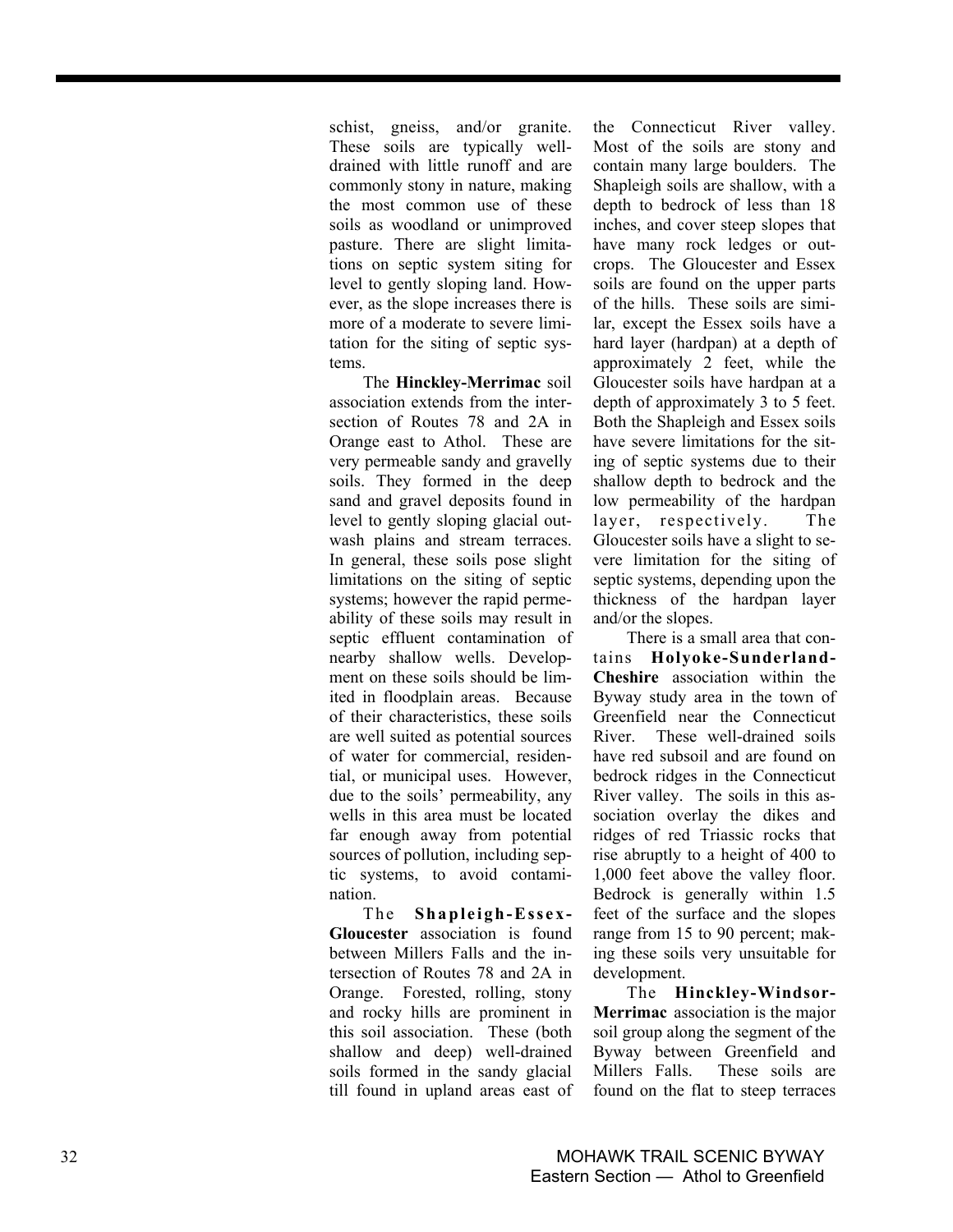along streams and the Connecticut River. These soils formed in deep deposits of wind or water-sorted sand and are moderately to very permeable. They are also sandy and gravelly with a depth to bedrock that is greater than 10 feet. The Hinckley soils, which are classified as droughty because they have a low capacity for retaining water, are the most extensive soil type in the association. Due to their rapid permeability, droughtiness, and very low natural fertility, the soils in this association have a limited suitability for crops, hay, and pasture. However, irrigation and fertilization does improve the use of these soils for cultivated crops. The Hinckley soils are rated as having a slight limitation on septic tank effluent disposal in areas with slopes under 8 percent; although the high permeability of these soils may allow pollution to occur of nearby shallow drinking water wells. In areas of moderate to steep slopes, the soils are rated as having moderate to severe limitations for the siting of septic systems.

## **Water Resources**

The Mohawk Trail region has an abundance of relatively clean and clear water resources that provide habitat for a variety of wildlife, including rare and endangered species, and water for public and private drinking water supplies. These water resources also provide numerous opportunities for outdoor recreation, such as fishing and boating. The Mohawk Trail East Scenic Byway travels through the watersheds of three major rivers: the Deerfield, the Connecticut, and the Millers.



Starting in Athol and traveling west, the Byway runs parallel to the Millers River through Athol, Orange, and into Erving. In Erving, the Byway crosses the French King Bridge, which marks the divide between the Connecticut and the Millers River Watersheds. The Byway then continues west along the Connecticut River through Gill and Greenfield. It then crosses the Fall River and turns south. As the Byway travels through Greenfield, it runs through a portion of the Deerfield River watershed and crosses the Green River, which is a major tributary of the Deerfield River.

#### *Rivers and Streams*

The Mohawk Trail East Scenic Byway corridor contains a number of significant water resources, including the Connecticut, Millers, and Green Rivers and their tributaries. The Connecticut River is New England's largest river ecosystem. The rich natural diversity and special qualities of the Connecticut River and its watershed have garnered national recognition. In 1991, the entire *The Quinnetucket II, a tourist boat operated on the Connecticut River by FirstLight the owner of Northfield Mountain Pumped Storage facility.*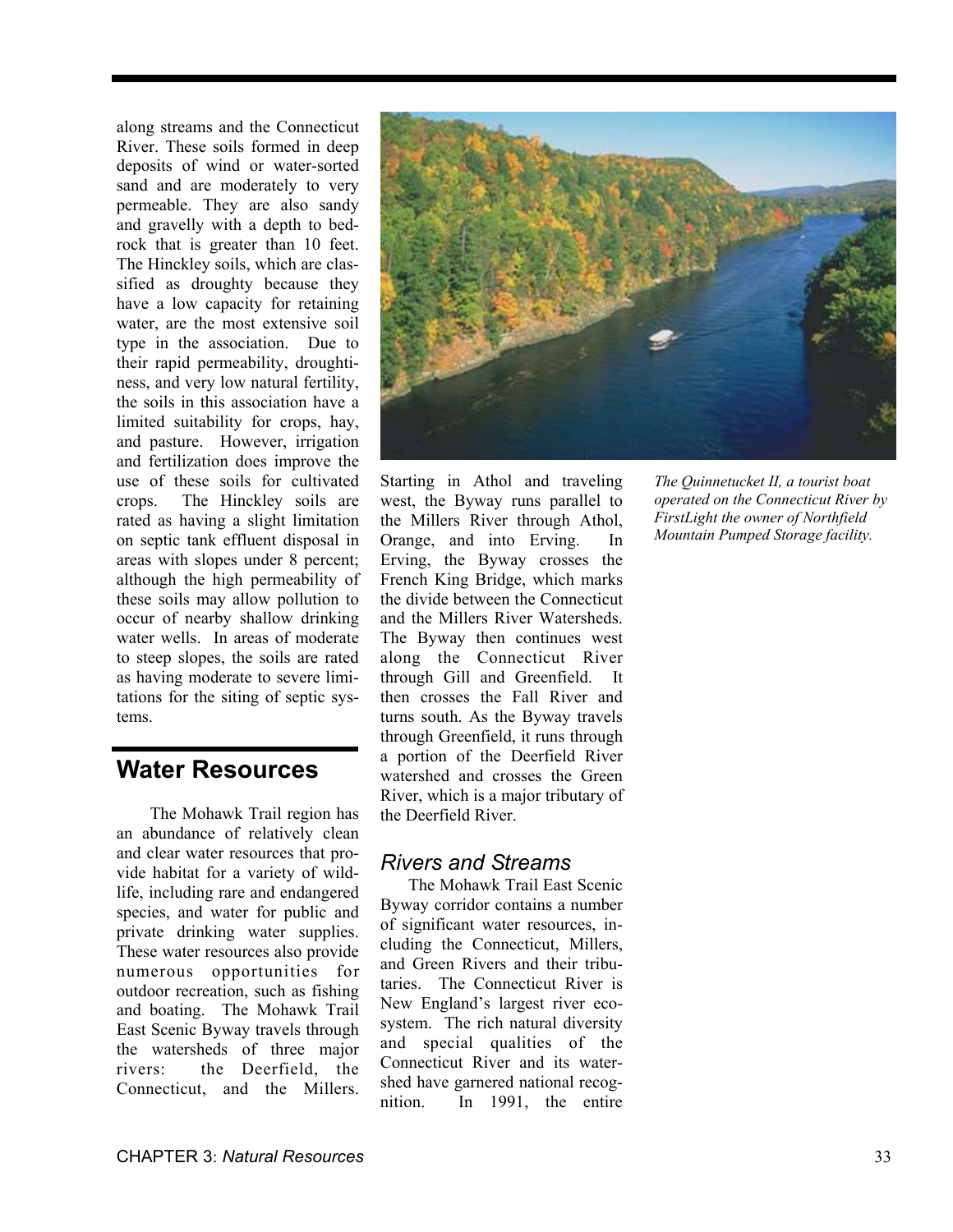Connecticut River watershed was designated the Silvio O. Conte National Fish and Wildlife Refuge, and in 1998 the river was designated an American Heritage River.

For 30 years, the Connecticut River has been the focus of a multi-state and federal initiative, known as the Connecticut River Basin Atlantic Salmon Compact, to restore Atlantic salmon to the river. Once relatively common, salmon disappeared from the Connecticut River approximately 200 years ago as dams were built on the mainstem and tributaries during the "Industrial Revolution," cutting off access to spawning habitat. The salmon restoration effort has succeeded in bringing back not only salmon, but other migratory fish including: American Shad, Blueback Herring, Alewife, Striped Bass, Sea Lamprey, American Eel, and Shortnose Sturgeon. The restoration effort is enhanced by a fish ladder located within the Byway Corridor at the Turners Falls Dam in Montague. The dam is equipped with a spillway ladder, where the fish climb up over the dam through a series of 42 pools. The fish then swim past a viewing area and a counting area and exit the fish-way above the Turners Falls Dam.

The river also provides habitat for the Bald Eagle, a Massachusetts-listed endangered species. In  $1982$ , the Massachusetts Division of Fisheries and Wildlife began reintroducing the Bald Eagle to Massachusetts in the area of the Quabbin Reservoir. Now there is a nesting pair of Bald Eagles within the Byway corridor, at Barton Cove on the Connecticut River. Over the years, thirteen young eagles have hatched and fledged from the Barton Cove nest.

The Connecticut River is highly valued not only for its wildlife habitat and recreational opportunities, but also for its hydroelectric generating capacity. For many decades before the advent of the Industrial Revolution, people used the power of falling water in the tributaries of the Connecticut River to run grist mills, saw mills, woodworking shops and small machine shops that produced goods for their local communities. However, the power needs of the new manufacturing facilities that were being built along the Connecticut River during the Industrial Revolution were enormous in comparison. In 1866, a stone-filled wooden crib dam was built at Turners Falls in Montague to create a pool of water behind the dam which could be used to generate power. This dam most likely replaced a smaller one that had been constructed in the 1790's. Twenty years later, an enterprising mill owner in Turners Falls was the first to sell electricity generated by the Connecticut River to local residents for their household light fixtures. In 1905, the wooden crib dam at Turners Falls was replaced with a concrete dam and by 1907, electricity generated in Turners Falls was being transmitted to Amherst. The elevation of the dam was raised to 172.3 feet in 1913 which extended the pool upstream to the French King Gorge. By 1915, flashboards had been added to the dam raising the water level an additional 7 feet and extending the pool to the confluence of the Ashuelot River in the town of Hinsdale, New Hampshire. Power generated in Turners Falls could now be used in the greater Springfield, Massachusetts area.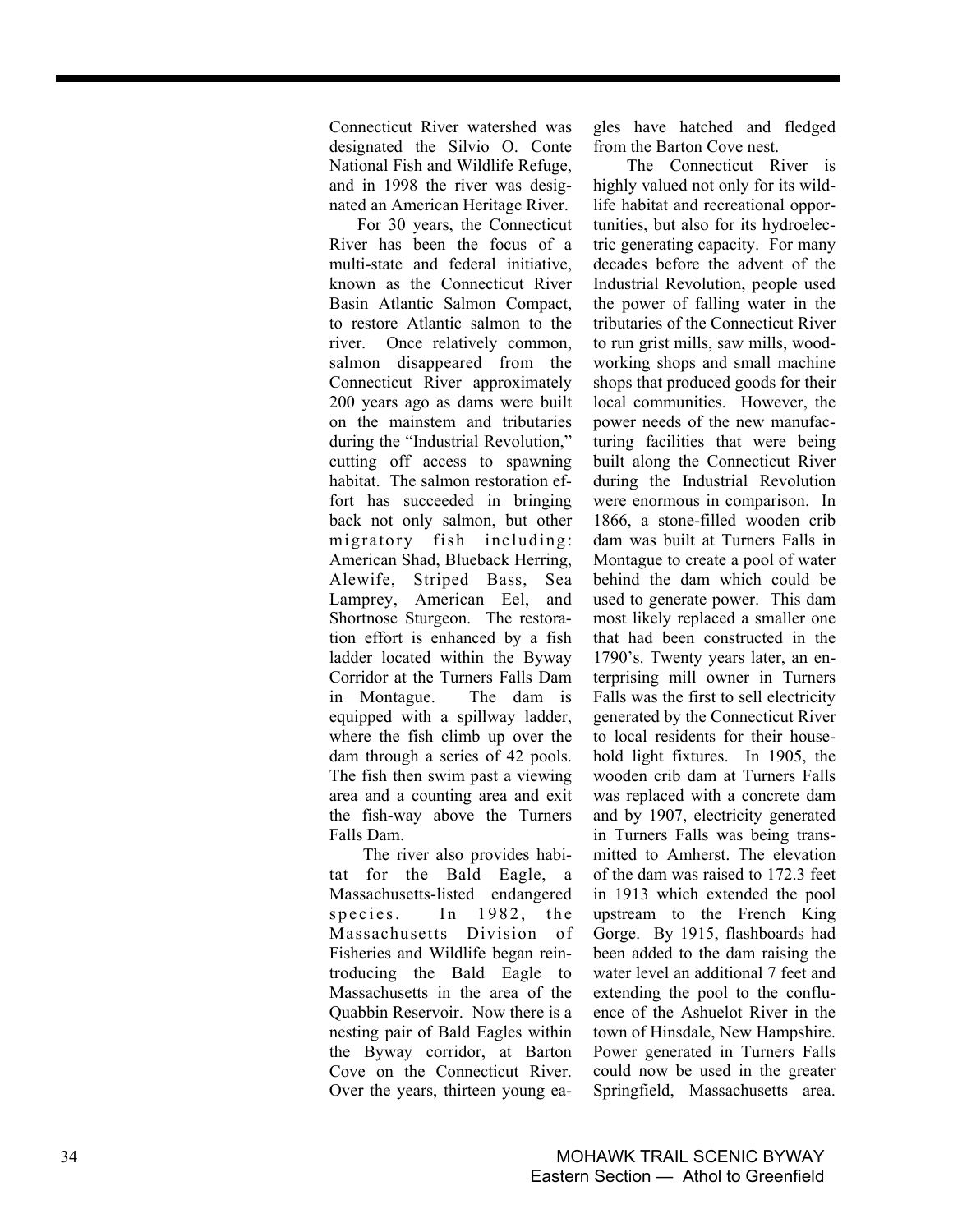Just ten years later, due to the expansion of transmission facilities and increases in generation efficiency, the Connecticut River at Turners Falls supplied electricity to homes and businesses as far south as Hartford, Connecticut and as far west as Pittsfield, Massachusetts.

The Northfield Mountain Pumped Storage Project, a hydroelectric facility that was completed in 1970, is located about five miles upstream of the Turners Falls Dam. During the construction of the Pumped Storage Project, the dam at Turners Falls was once again raised to accommodate a power generating facility, this time to an elevation of 185.5 feet. A 2,500 acre lower "reservoir", known as the Turners Falls Power Pool, was created behind the dam. The Turners Falls Power Pool is a 22-mile long reach of the Connecticut River between the Turners Falls Dam and the Vernon Dam in Vernon, Vermont.

The Turners Falls Dam is an impressive structure that can be seen from a turn-out area on the Byway in Gill just west of the intersection of Main Road. On the Montague side of the dam there are two hydroelectric generating facilities that divert water from the Connecticut River through a canal to generate power.

Historically, the Millers River has also been used for industrial purposes. Many of the mills in the towns along the river used water power to run their factories during the Industrial Revolution. To capture the river power, several dams were constructed along the Millers River in the Byway study area towns of Erving, Orange, and Athol. Despite this industrial history, the Millers River and many

of its larger tributaries are for the most part considered to have good water quality. The Byway travels alongside the Millers River for approximately fourteen miles, and also crosses its tributaries. According to assessments performed by the Massachusetts Department of Environmental Protection (MA DEP), the Millers River and several of its larger tributaries (Lyons Brook, Mormon Hollow Brook, Keyup Brook, Whetstone Brook, and the East Branch of the Tully River) meet Surface Water Quality Standards for "Aquatic Life" and "Primary" and "Secondary Contact Recreation". The "Aquatic Life" use is supported when suitable habitat and water quality is available for sustaining a native, naturally diverse community of aquatic flora and fauna. The "Primary Contact Recreational" use is supported when recreational use of the water, such as swimming, wading, diving, and water skiing can occur without risk of illness due to ingestion of fecal coliform bacteria. "Secondary Contact Recreation"

*The Connecticut River power canal and factories in Turners Falls Massachusetts.* 

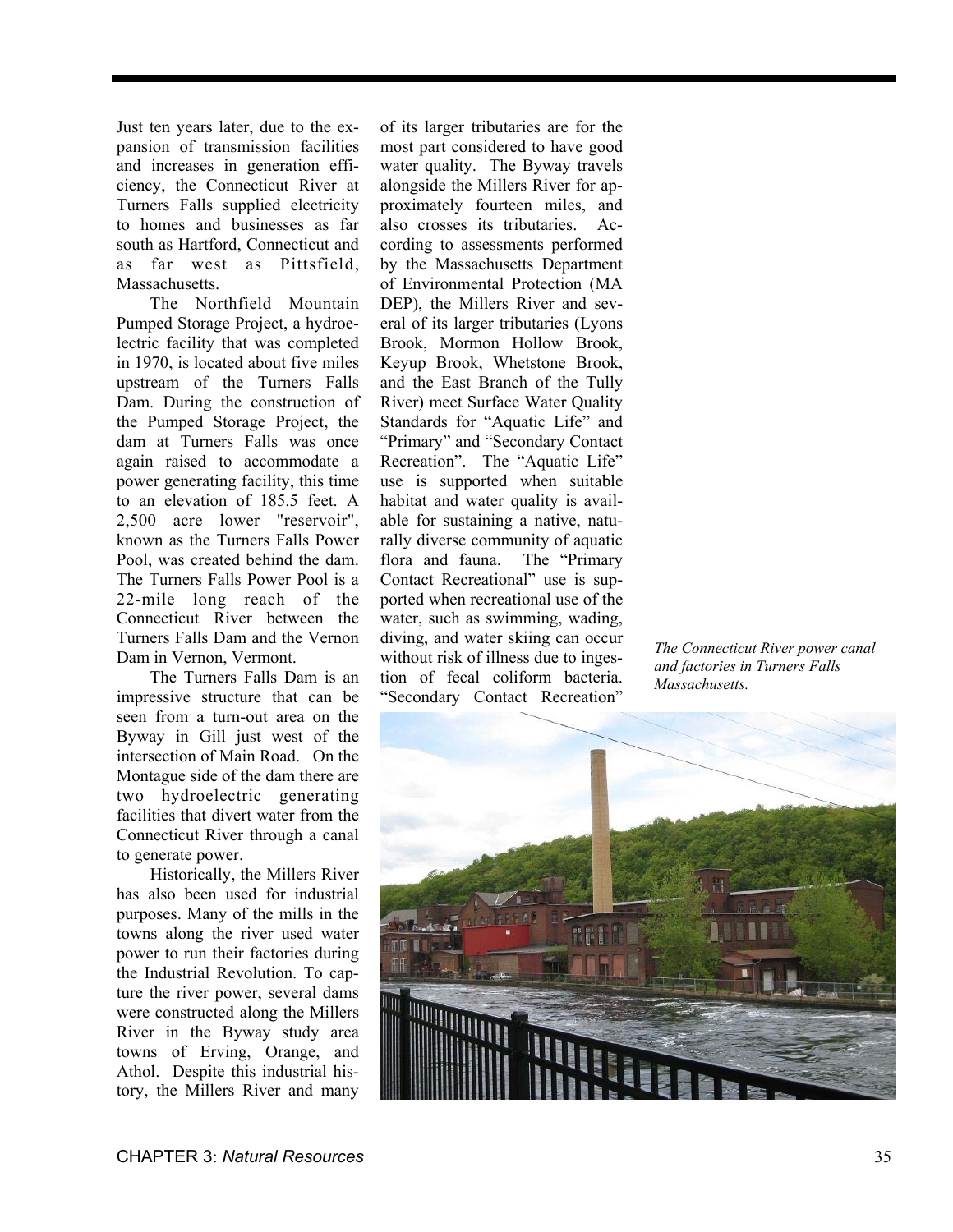use is supported when conditions are suitable for any recreational use in which contact with the water is either incidental or accidental; for example, fishing and boating.

The MA DEP has not assessed the "Primary" and "Secondary Contact Recreation" uses for the Connecticut River. Upstream of the Turners Falls Dam, the "Aquatic Life" use is only partially supported due to flow and habitat alterations attributable to the operation of the Northfield Mountain Pumped Storage facility. For 2.3 miles downstream of the dam, the "Aquatic Life" use is not supported because most of the flow of the Connecticut River is diverted through the power canal, rendering this reach of the river dry for part of the year. No water quality data is available for the several unnamed tributaries within the Byway that drain to the Connecticut River.

The Byway crosses several water-bodies classified as Cold Water Fisheries, including the Green River, Fall River, and Lyons Brook. This designation indicates that the water supports trout and other species that are especially sensitive to pollution and require cold, clean water to survive. It is essential that the watershed areas for these Cold Water Fisheries be protected from the negative impacts associated with development, roadway runoff and ill-managed woodland forestry clearing. More generally, it is important that all activities along the Byway corridor, including recreation, tourism, and development, occur in a manner than minimizes any potentially adverse impacts of these activities on the Byway's natural resources.

#### *Lakes and Ponds*

There are a number of lakes and ponds that dot the landscape surrounding the Mohawk Trail East Scenic Byway. Almost all of these water bodies are man-made and serve as recreational features, but several function as reservoirs for water supply and fire protection. Lake Pleasant in the Town of Montague is a good example of a lake that is used for water supply. Northfield Mountain Reservoir in the Town of Erving is used for both recreation and hydropower.

#### *Threats to Water Quality*

As stated previously, there are many rivers and streams along the Mohawk Trail East Scenic Byway that are cold water fisheries. These fisheries support trout, which require cold, clean water and are especially sensitive to pollution. It is therefore essential that the cold water streams be protected from the negative impacts associated with development and roadway runoff. One specific issues of concern is the pollution caused by stormwater runoff from the road surface of the Byway. Recently, there have been many improvements along Route 2, which have included upgrades of the roadway drainage systems. Future roadway improvements should continue to incorporate upgrades to the current stormwater management systems to treat or remove pollutants from stormwater runoff before it is discharged into nearby waterways.

It is important that state and local transportation agencies work to ensure that all road projects incorporate measures to minimize their potentially adverse impacts on the rivers' water quality. The Mohawk Trail East Scenic Byway advocacy groups should encourage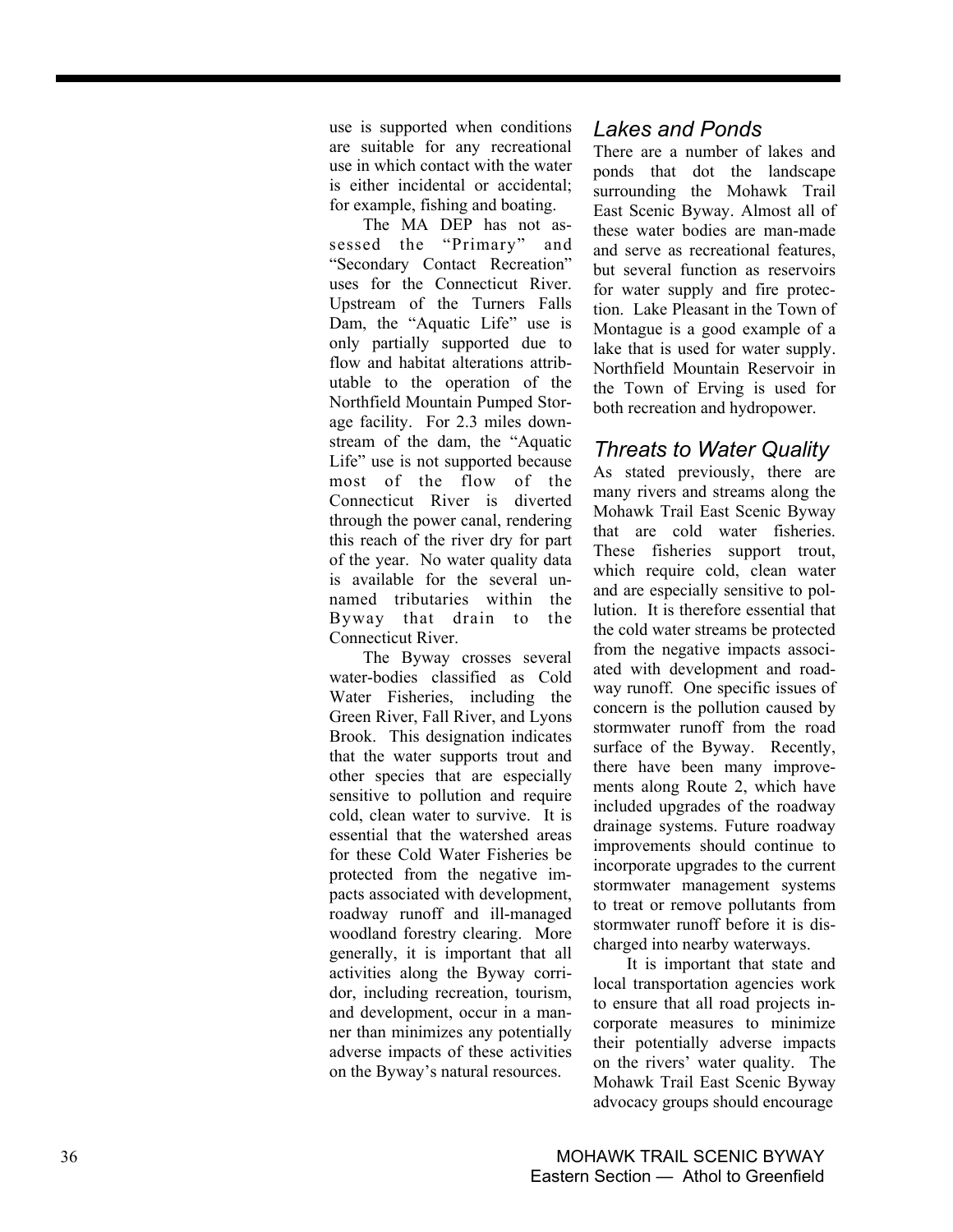best management practices to preserve and improve water quality of the rivers along the Byway. The FRCOG and MRPC can support the use of best management practices through their roles in regional transportation planning activities. Future road maintenance and improvement projects are also excellent opportunities to upgrade and/or improve stormwater control measures to protect the natural resources that exist in the waterways along the corridor. In addition, the regional planning agencies can apply for grants to implement stormwater management improvements provided by the EPA and DEP through the 319s Non-Point Source Pollution Grant Program.

A final issue involving river water quality concerns the possibility of a hazardous materials spill along the Byway. The Byway is used by trucks and trains that transport hazardous materials, and accidents and spills of these materials can occur. Hazardous spill management in Massachusetts is coordinated by the Massachusetts Department of Environmental Protection (DEP). Recognizing the serious effects that a hazardous spill could have on water quality, animals, and plants, the towns and the appropriate regional planning agencies should work with DEP to develop a regional local emergency planning committee to help create an Emergency Hazardous Materials Spill Plan. This will help mitigate any serious consequences in the event of such an occurrence for those rivers.

#### *Public Drinking Water Resources*

As with the quality of rivers and streams along the Scenic Byway, the public drinking water resources within the Byway corridor can also be threatened or degraded by nearby land uses, roadway runoff, and the use of salt and sand for road maintenance during winter months. There are twenty-one public water systems located within the one-mile wide Byway study area. The systems identified within the corridor study area are all groundwater wells. The Natural Resource Maps at the end of this chapter indicates the location of these water resources. A public water system can be either a "community water system" or a "non-community water system." By definition, a "community water system" has fifteen or more service connections that are used by yearround residents or that regularly serve 25 year-round residents. A "non-community water system" serves at least 25 persons for at least 60 days per year. These systems can be publicly owned and maintained, such as city and town wells, or can be privately owned and maintained, such as those for mobile home parks, factories, rest stops, motels, and restaurants.

The water systems within the Byway corridor are listed in Table 3.1 below and are shown on the Natural Resources Maps at the end of this chapter. Seven of the wells are "community water systems" and the remaining wells are "noncommunity water systems" for private businesses, including the Erving Paper Mill and various restaurants, bars, motels, and retail establishments.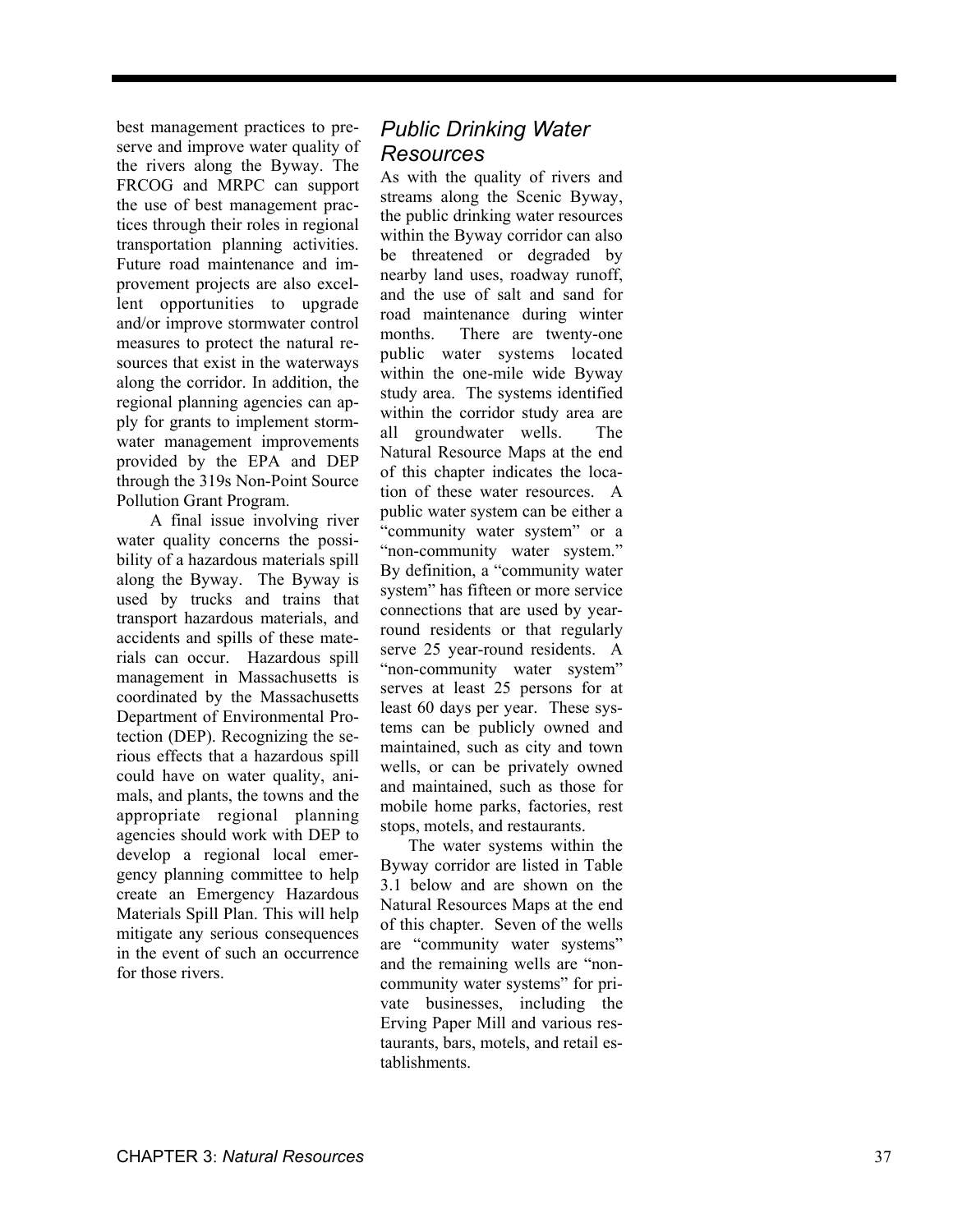| Map ID         |               | <b>Private or Public County Location</b> | <b>Town</b><br>Location |  |  |
|----------------|---------------|------------------------------------------|-------------------------|--|--|
| $\mathbf{1}$   | Non-Community | Franklin                                 | Erving                  |  |  |
| $\overline{2}$ | Non-Community | Franklin                                 | Erving                  |  |  |
| 3              | Non-Community | Franklin                                 | Erving                  |  |  |
| $\overline{4}$ | Non-Community | Franklin                                 | Erving                  |  |  |
| 5              | Non-Community | Franklin                                 | Erving                  |  |  |
| 6              | Community     | Worcester                                | Athol                   |  |  |
| 7              | Community     | Worcester                                | Athol                   |  |  |
| 8              | Community     | Franklin                                 | Erving                  |  |  |
| 9              | Community     | Franklin                                 | Orange                  |  |  |
| 10             | Community     | Worcester                                | Athol                   |  |  |
| 11             | Community     | Worcester                                | Athol                   |  |  |
| 12             | Non-Community | Franklin                                 | Erving                  |  |  |
| 13             | Non-Community | Franklin                                 | Erving                  |  |  |
| 14             | Non-Community | Franklin                                 | Orange                  |  |  |
| 15             | Non-Community | Franklin                                 | Erving                  |  |  |
| 16             | Non-Community | Franklin                                 | Gill                    |  |  |
| 17             | Non-Community | Franklin                                 | Erving                  |  |  |
| 18             | Non-Community | Franklin                                 | Erving                  |  |  |
| 19             | Non-Community | Franklin                                 | Erving                  |  |  |
| 20             | Community     | Franklin                                 | Erving                  |  |  |
| 21             | Non-Community | Franklin                                 | Gill                    |  |  |

|  |  |  |  |  |  |  |  |  |  |  | Table 3.1: Public Water Systems within the Byway Corridor |  |
|--|--|--|--|--|--|--|--|--|--|--|-----------------------------------------------------------|--|
|  |  |  |  |  |  |  |  |  |  |  |                                                           |  |

## **Plant and Animal Species**

The Byway has miles of forestlands that support a host of wildlife. The vegetation along the Byway varies as one travels from Athol to Greenfield. Generally, the Mohawk Trail East Scenic Byway is characterized by a mixture of farmland and forests. The forests are predominantly

"Transition Forests," a combination of plants and evergreen and deciduous trees from Middle Atlantic Forests and Northern Forests. Middle Atlantic Forests contain oak, and many other tree species. Northern Forests are comprised of hemlock, maple, beech, birch, northern red oak, ash, and pine. East of the Connecticut River Valley, the Byway corridor contains large stands of Northern Hardwood Forests primarily composed of oak and hickory trees. Among the variety of animal species present along the Byway include: beaver, bobcat, bald eagles, deer, coyote, and turkey.

These lush forestlands contribute to the local economy in a variety of ways, including revenues from tourism in the nearby state forests. They also support maple syrup making, timber products, and outdoor recreational activities such as hiking, camping, fishing, hunting, boating, skiing, snowshoeing, and snowmobiling. Maple sugar producers near and in the Byway region include Zilinski Sugarhouse in Erving, Old Homestead Farm and Ripley Farm Sugarhouse in Montague, Gauvin's Sugarhouse in Orange, and Sugarbush Farm in Wendell.

Recreational opportunities along the Byway are further discussed in the Recreational Resources chapter. It is important that recreational activities and the harvesting of forest-based resources within the corridor occur in a sustainable way that ensures the long-term viability of the plant and animal species in the area.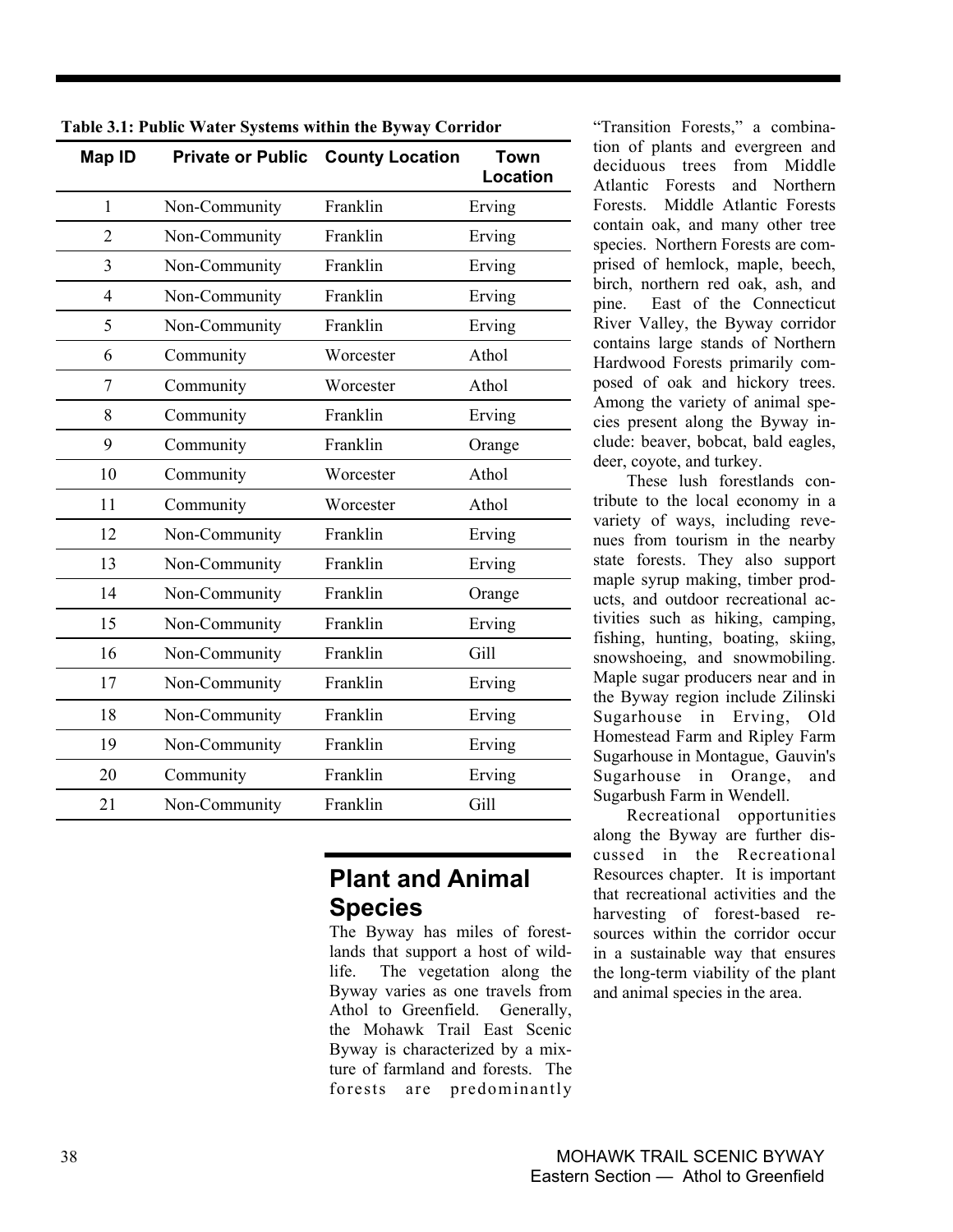#### *Rare and Endangered Species and Significant Natural Communities*

The Natural Heritage and Endangered Species Program (NHESP), which is administered by the Massachusetts Division of Fisheries and Wildlife, collects and maintains information on over 400 rare and endangered species throughout the Commonwealth. The goal of the NHESP is to protect biological diversity in the state through biological research and the inventorying of species, data management, environmental impact review, restoration and management of rare species and their habitats, land acquisition, and education.

Approximately 23 of the 28 miles of the Byway travels through or is adjacent to habitat that has been documented by the NHESP as supporting some of the most important natural communities and state-listed rare species in Massachusetts. These sections of the Byway contain endangered species habitat, as well as important natural communities that are categorized as being moderately to highly significant. The NHESP reviews development proposals on a case-by-case basis as required by the Massachusetts Endangered Species Act Regulations (321 CMR 10.00).

The sites shown on the Natural Resources Maps represent two distinct categories of habitats regulated under Massachusetts law. **Estimated Habitat** areas delineate the approximate geographical extent of the habitats of stateprotected rare wildlife for use with the Wetlands Protection Act (310 CMR 10.00) and the Forest Cutting Practices Act (304 CMR

#### **Table 3.2: Documented Rare Animals and Plants Found along the Scenic Byway**

| <b>Species</b>                                  | <b>Taxon</b>     | <b>Rating</b> |
|-------------------------------------------------|------------------|---------------|
| Jefferson Salamander (Ambystoma jeffersonianum) | Amphibia         | Special       |
| Four-toed Salamander (Amphibian hemidactylium)  | Amphibia         | Special       |
| Marbled Salamander (Ambystoma opacum)           | Amphibia         | Threatened    |
| Bald Eagle (Haliaeetus leucocephalus)           | Bird             | Endangered    |
| Sedge Wren (Cistothorus platenis)               | <b>Bird</b>      | Endangered    |
| Vesper Sparrow (Pooecetes gramineus)            | <b>Bird</b>      | Threatened    |
| American Bittern (Botunarus lentiginosus)       | Bird             | Endangered    |
| Peregrine Falcon (Falco peregrines)             | Bird             | Endangered    |
| Grasshopper Sparrow (Ammodramus savannarum)     | Bird             | Threatened    |
| Golden-winged Warbler (Vermivora chrysoptera)   | Bird             | Endangered    |
| Orange Swallow Moth (Moth Rhodoecia             | <b>Butterfly</b> | Threatened    |
| Midland Clubtail (Gomphus fraternus)            | Dragonfly        | Endangered    |
| Cobra Cubtail (Gomphus vastus)                  | Dragonfly        | Special       |
| Skillet Cubtail (Gomphus ventricosus)           | Dragonfly        | Special       |
| Spine-crowned Cubtail (Gomphus abbreviates)     | Dragonfly        | Endangered    |
| Stygian Shadowdragon (Neurocordulia             | Dragonfly        | Special       |
| Tule Bluet (Enallagma carunculatum)             | Dragonfly        | Special       |
| Riverine Cubtail (Stylurus amnicola)            | Dragonfly        | Endangered    |
| Clubtail Dragonfly (Stylurus spiniceps)         | Dragonfly        | Threatened    |
| Ocellated Darner (Boyeria grafiana)             | Dragonfly        | Special       |
| Zebra Cubtail (Stylurus scudderi)               | Dragonfly        | Endangered    |
| New England Bluet (Enallagma laterale)          | Dragonfly        | Special       |
| Brook Snaketail (Ophiogomphus asperses)         | Dragonfly        | Special       |
| Brindle Shiner (Notropis bifrenatus)            | Fish             | Special       |
| Longnose Sucker (Catostomus catostomus)         | Fish             | Special       |
| Shortnose Sturgeon (Acipenser brevirostrum)     | Fish             | Endangered    |
| Burbot (Lota lota)                              | Fish             | Special       |
| Northern Redbelly Dace (Phoxinus eos)           | Fish             | Endangered    |
| Triangle Floater (Alasmidonta undulata)         | Mussel           | Special       |
| Creeper (Strophitus undulatus)                  | Mussel           | Special       |
| Adder's-tongue Fern (Ophioglossum pusillum)     | Plant            | Threatened    |
| Algae-like Pondweed (Potamogeton confervoides)  | Plant            | Threatened    |
| Barren Strawberry (Waldsteinia fragarioides)    | Plant            | Special       |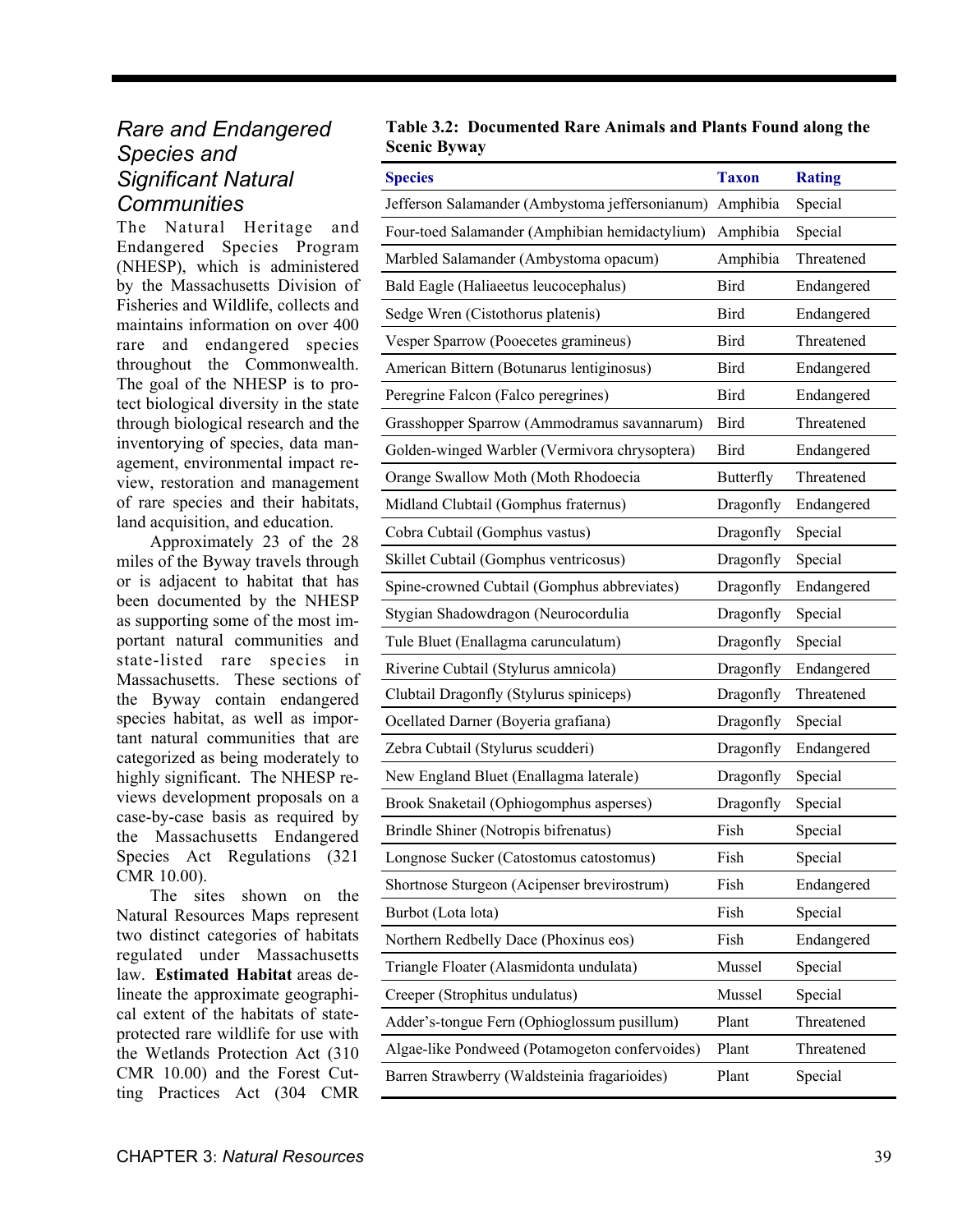**Table 3.2: Documented Rare Animals and Plants Found along the Scenic Byway — Continued**

| <b>Species</b>                                                   | <b>Taxon</b> | <b>Rating</b>         |
|------------------------------------------------------------------|--------------|-----------------------|
| Black Maple (Acer nigrum)                                        | Plant        | Special<br>Concern    |
| Bristly Buttercup (Ranunculus pensylvanicus)                     | Plant        | Threatened            |
| Broad Waterleaf (Hydrophyllum canadense)                         | Plant        | Endangered            |
| Climbing Fumitory (Adlumia fungosa)                              | Plant        | Special<br>Concern    |
| Downy Arrowwood (Viburnum rafinesquianum)                        | Plant        | Endangered            |
| Fragile Rock-brake (Cryptogramma stelleri)                       | Plant        | Endangered            |
| Frank's Lovegrass (Eragrstis frankii)                            | Plant        | Special<br>Concern    |
| Gattinger's Panic-grass (Panicum gattingeri)                     | Plant        | Special<br>Concern    |
| Giant St. John's Wort (Hypericum ascyron)                        | Plant        | Endangered            |
| Gray's Sedge (Carex grayi)                                       | Plant        | Threatened            |
| Green Rock-cress (Boechera missouriensis)                        | Plant        | Threatened            |
| Hitchcock's Sedge (Carex hitchcockiana)                          | Plant        | Special               |
| Large-bracted Ticktrefoil (Desmodium<br>cuspidatum)              | Plant        | Concern<br>Threatened |
| Lily-leaf Twayblade (Lipais liliifolia)                          | Plant        | Threatened            |
| Long-styled Sanicle (Sanicula odorata)                           | Plant        | Threatened            |
| Low Bindweed (Calystegia spithamaea)                             | Plant        | Endangered            |
| Michaux's Sandwort (Minuartia michauxii)                         | Plant        | Threatened            |
| Mountain Alder (Alnus viridis ssp.cCrispa)                       | Plant        | Special<br>Concern    |
| Mountain Firmoss (Huperzia selago)                               | Plant        | Endangered            |
| Muskflower (Mimulus moshatus)                                    | Plant        | Threatened            |
| New England Blazing Star (Liatris scariosa var.<br>novae-anglia) | Plant        | Special<br>Concern    |
| Nodding Chickweed (Cerastium nutans)                             | Plant        | Endangered            |
| Nodding Pogonia (Triphora trianthophora)                         | Plant        | Endangered            |
| Purple Clematis (Clematis occidentalis)                          | Plant        | Special<br>Concern    |
| Putty-root (Aplectrum hyemale)                                   | Plant        | Endangered            |
| Pygmyweed (Tillaea aquatica)                                     | Plant        | Threatened            |
| Red Mulberry (Morus rubra)                                       | Plant        | Endangered            |
| Roundleaf Shadbush (Amelanchier sanguinea)                       | Plant        | Special<br>Concern    |
| Sand Violet (Viola adunca)                                       | Plant        | Special<br>Concern    |

11.00). Rare wildlife data for these areas were collected from 1974 through 1998 and have been updated as recently as 2007. If a construction or development project is located within an Estimated Habitat and requires the filing of a Notice of Intent (NOI) under the Wetlands Protection Act, then the NOI and supporting materials must be forwarded to the NHESP for review before the project can proceed.

**Priority Habitat** areas delineate habitats for rare plant and animal populations protected under the Massachusetts Endangered Special Act (321 CMR 10.00). These areas indicate the approximate geographic extent of rare species populations taken from the NHESP database. These areas should also be used in conjunction with the Rare Species Threshold in the Massachusetts Environmental Policy Act (301 CMR 11.03(2)). Under this review process, all projects two acres in size or larger and occurring in a Priority Habitat should be reviewed by the NHESP. Priority Habitat areas are also used in conjunction with the Forest Cutting Act Practices Act.

The NHESP has documented a total of 74 significant species, including 31 rare and endangered species of animals and 43 rare and endangered species of plants, within the Byway corridor. The identity of the rare and endangered species found within each specific habitat area is not publicized in order to protect the individual plants and animals.

Each of these species has been assigned a rating by the NHESP that reflects the rarity and threat of that species within Massachusetts. There are three categories for rare and endangered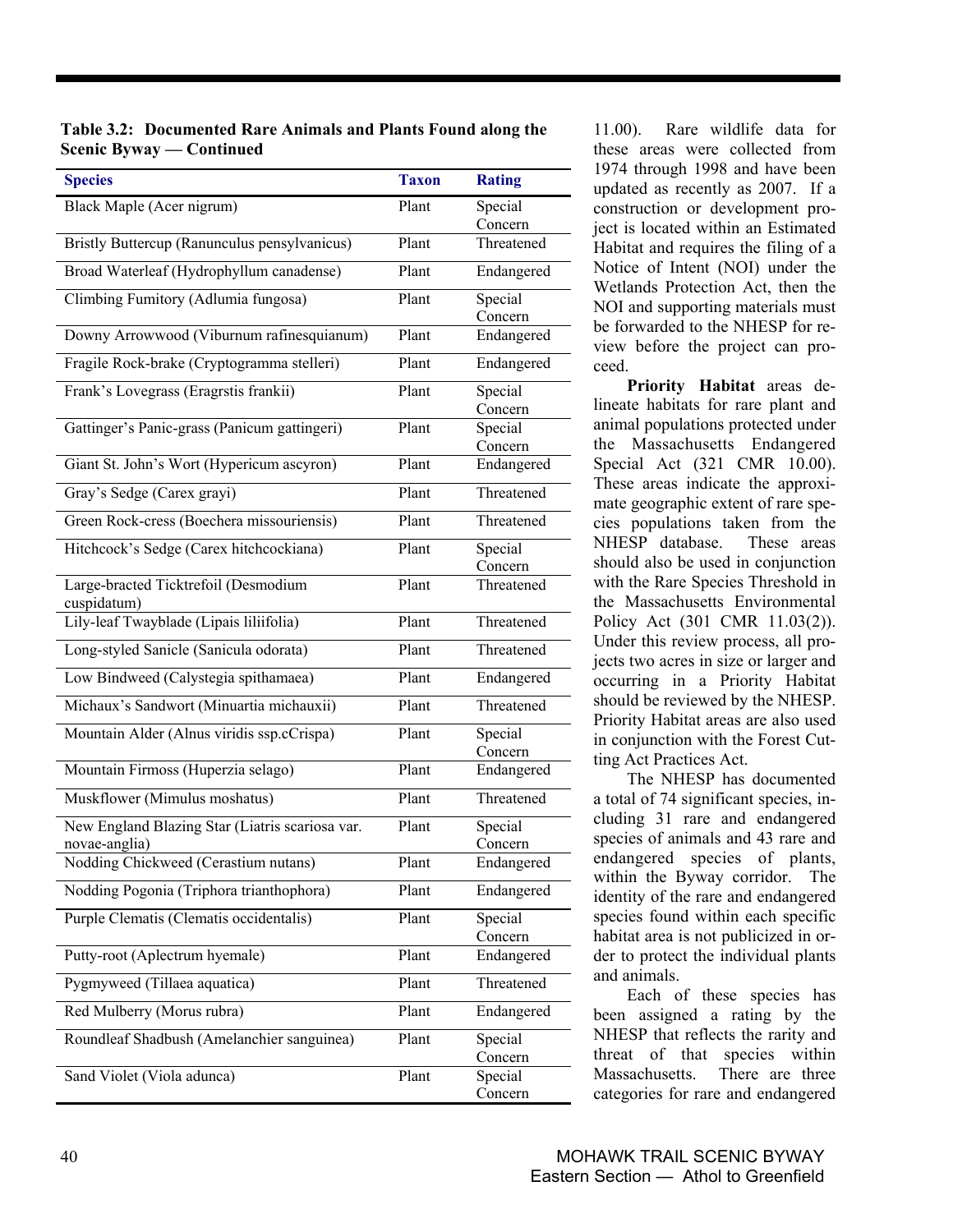communities: "Endangered," "Threatened," and "Species of Special Concern." "Endangered" species are native species that are in danger of extinction throughout all or part of its range, or which are in danger of extirpation from the state. "Threatened" species are native species that are likely to become endangered in the foreseeable future, or which are declining or rare. "Species of Special Concern" are native species that either have suffered a decline that could threaten the species if allowed to continue unchecked, or occur in such small numbers, or with such restricted distribution or specialized habitat requirements, that they could easily become threatened within the state.

Table 3.2 lists the 74 documented rare and endangered species within the Byway corridor and gives the NHESP sensitivity rating for each.

#### **Table 3.2: Documented Rare Animals and Plants Found along the Scenic Byway — Continued**

| <b>Species</b>                                | <b>Taxon</b> | <b>Rating</b> |
|-----------------------------------------------|--------------|---------------|
| Sandbar Cherry (Prunus pumila var. depressa)  | Plant        | Special       |
|                                               |              | Concern       |
| Sandbar Willow (Salix exigua)                 | Plant        | Threatened    |
| Shore Sedge (Carex lenticularis)              | Plant        | Threatened    |
| Threadfoot (Podostemum ceratophyllum)         | Plant        | Special       |
|                                               |              | Concern       |
| Tuckerman's Sedge (Carex tuckermanii)         | Plant        | Endangered    |
| Tufted Hairgrass (Deschampsia cespitosa ssp.  | Plant        | Endangered    |
| glauca)                                       |              |               |
| Tradescant's Aster (Aster tradescantii)       | Plant        | Special       |
|                                               |              | Concern       |
| Upland White Aster (Solidago ptarmicoides)    | Plant        | Endangered    |
| Variable Pondweed (Potamogeton diversifolius) | Plant        | Endangered    |
| Wall-rue Spleenwort (Asplenium ruta-muraria)  | Plant        | Threatened    |
| White Adder's-mouth (Malaxis brachypoda)      | Plant        | Threatened    |
| Wood Turtle (Clemmys insculpta)               | Reptile      | Special       |
|                                               |              | Concern       |

Source:Natural Heritage and Endangered Species Program, June 2008.

## **Summary of Important Natural Resources and Features along the Scenic Byway Corridor**

There are a number of natural resource features and sites of natural, environmental, and/or geological significance that offer important recreation and tourism opportunities. These resources contribute greatly to the scenic value of the Byway. However, these resources are also very sensitive, and could be degraded by development or tourism that occurs along the corridor. Public access to

*Bald eagle nest with parents and eaglets at Bartons Cove in Turners Falls as seen from the FirstLight web cam.* 

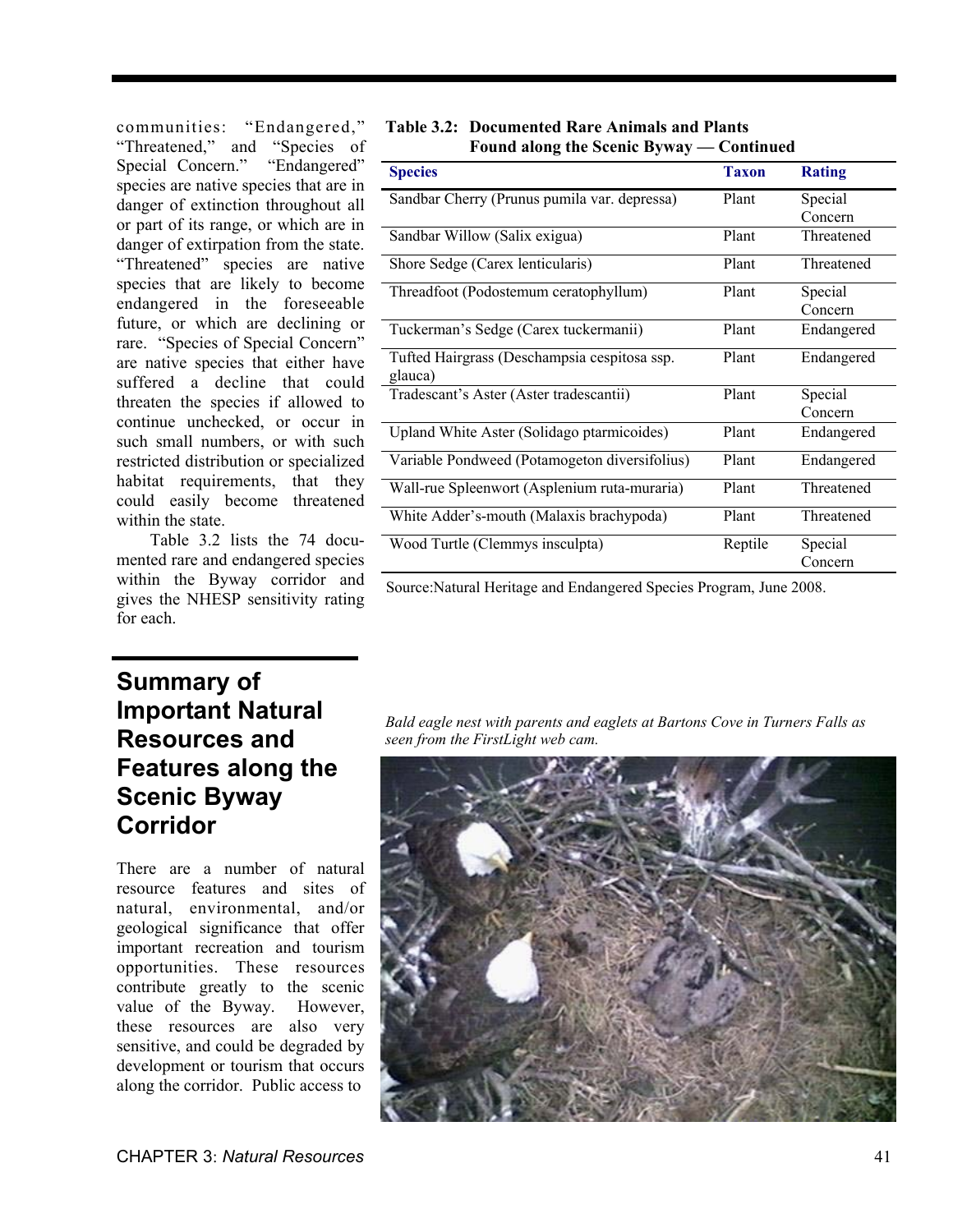these fragile areas should be managed to ensure their preservation. The significant natural resource sites within the Scenic Byway corridor are listed below by county with a brief description of each location. Many of these sites are also described in greater detail in the Recreational Resources or Tourism chapters of this Plan.

- **North Quabbin Region** makes up more than half of the eastern portion of the area surrounding the Byway. It includes the Byway towns of Athol, Orange, Erving, and Wendell. It contains dramatic scenery that was carved by glaciers thousands of years ago creating a series of north-south running hills, valleys, and ridges. The elevation in the region changes from over 1,600 feet to 210 feet above sea level. The region contains many ponds, lakes, and streams, which support diverse animal and fish populations, including trout. Because of the high water quality of the region, it is also home to the Quabbin Reservoir which supplies water to the Boston metropolitan region. The r e s e r v o i r, located approximately 5 miles south of the Byway, is the largest manmade lake in Massachusetts providing many recreational opportunities.
- **Millers River** closely borders the Byway through the towns of Erving, Wendell, Orange, and Athol. The Millers River meets the Byway at the border of Erving, Gill, and Montague as the road crosses the beautiful French King Gorge.

Between Athol and where it flows into the Connecticut, the Millers River contains at least four existing dams used for either flood control or hydropower purposes. This stretch of river is characterized by swiftly flowing water with frequent rapids. It is also home to a large variety of fish and bird species, including ospreys and blue herons, as well as other animals. Many of its tributaries support trout populations.



**French King Gorge** is at the scenic junction of the Connecticut and Millers Rivers located at the border of the towns of Erving, Gill, and Montague. This gorge was created by the scouring of glaciers and consequent erosion of the soft underlying rock by the Connecticut River. Visitors to the Byway can see magnificent vistas of the river and surrounding landscape from the French King Bridge as they drive over it.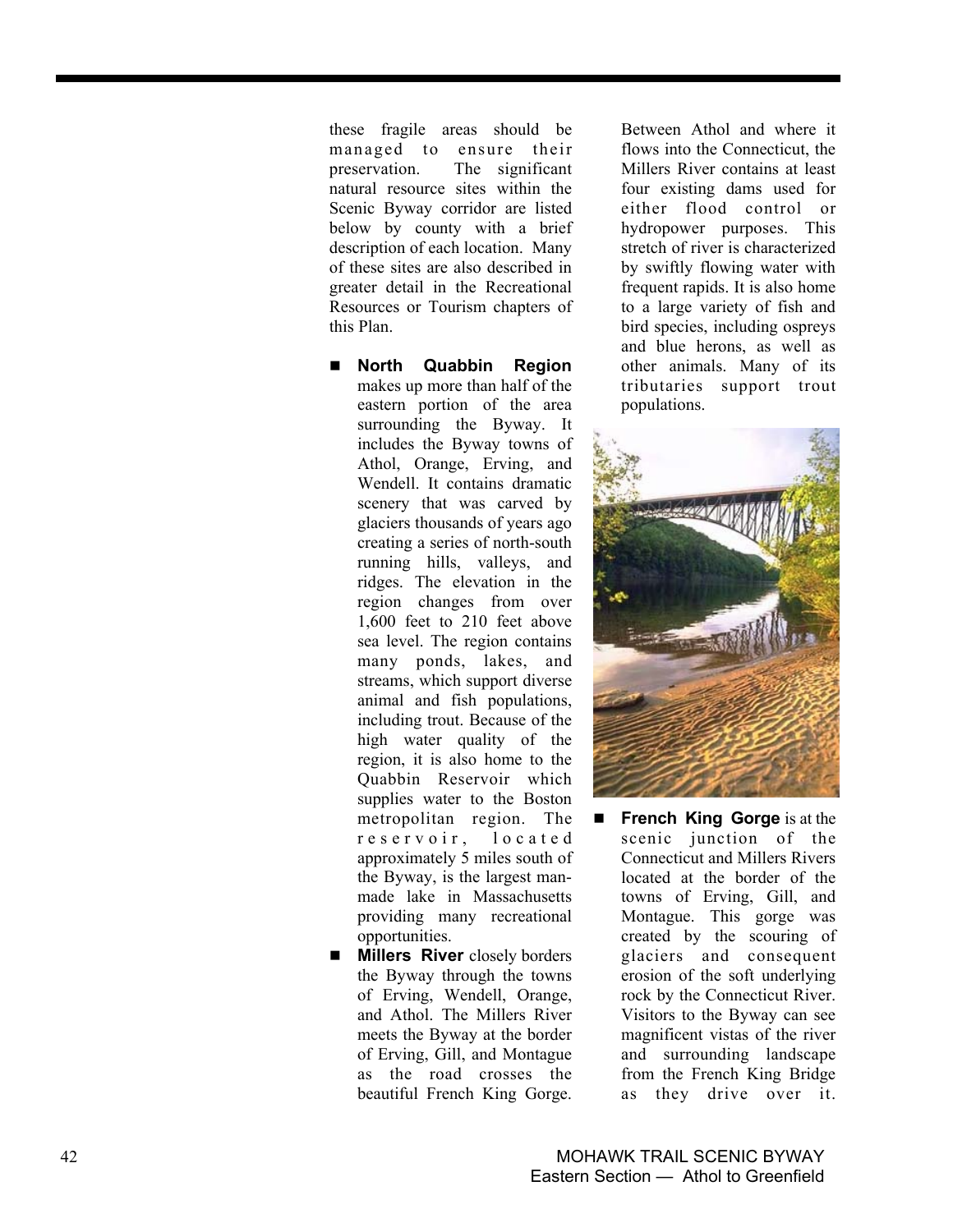Fortunately, this view has been protected through conservation easements on 660 surrounding acres, which were purchased by nonprofit organizations.



**E** Connecticut River is the largest river in New England, flowing between New Hampshire and Vermont, through Massachusetts and Connecticut, finally ending in the Atlantic Ocean. The Byway follows a stretch of it beginning in Greenfield, through Gill, and ending at the French King Gorge. In addition to beautiful scenery and a supportive habitat for many diverse species, the river also offers many opportunities for recreation, which are outlined in the Recreational Resources Chapter.

- **The Plunge Pools** are located on the Barton Cove peninsula. These semi-circular pools are surrounded by cliffs up to 60 feet high and were once the site of large waterfalls before the Connecticut River slightly changed its course to go around the waterfalls. The large pools are now popular fishing holes for large bass.
- **Barton Cove,** located on the Connecticut River between the towns of Gill and Montague, is a rocky peninsula that provides scenic views, as well as opportunities for boating, hiking, and camping. It is home to a Bald Eagles nest located on an island within the cove. The public can not only view the Bald Eagles at the cove, but they can also see them via a webcam at http://
- www.Firstlightpower.com/ eagles/default.asp. Barton Cove also contains an abandoned dinosaur footprint quarry.